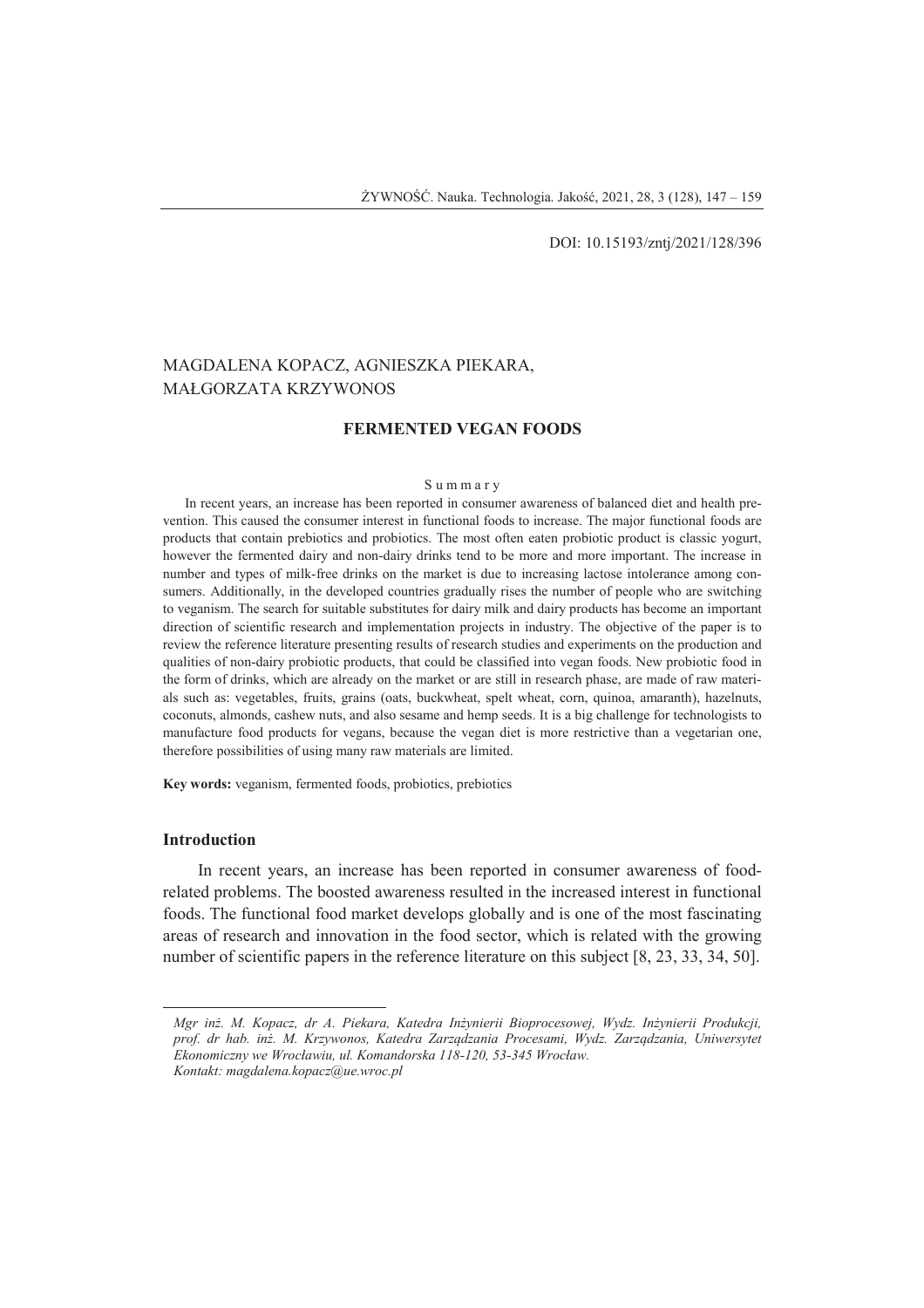One branch of functional foods includes fermented dairy drinks and yogurts. Those fermented beverages contain health-beneficial probiotics consisting mainly of the *Lactobacillus* and *Bifidobacterium* strains. Those probiotic strains, when supplied in adequate proportions, improve the balance of gastrointestinal microbiota of the host. It is believed that a low fibre intake, which can upset the microbiota of the human gastrointestinal tract, is one of the causes of the increasing number of chronic diseases in humans, for example cardiovascular disease, obesity or colon cancer. It raises the risk of gastrointestinal disorders, fungal colonization and inflammatory gut disease. Lifestyle, antibiotics, stress levels, invasive medical procedures and most of all, the type of diet are all said to have a significant impact on the state of gastrointestinal microbiota [15]. Probiotic products should contain a minimum daily dose of microorganisms [37], that is a required dose so as to guarantee specific health benefits i.e. boosting the immune system, increasing the bioavailability of nutrients, reducing the symptoms of lactose intolerance, suppressing the growth of pathogenic bacteria, decreasing the number of toxins produced by said bacteria and reducing the risk of certain types of cancer by, for example, indicating carcinogenic properties in chemoprevention of the large intestine [32]. Prebiotics are carbohydrates that occur naturally in food that are not digested in the small intestine and reach the large intestine in their original form [23]. The definition of prebiotics overlaps, to a certain extent, with the definition of fibre. The difference between the two definitions comes down to that the prebiotics display selectivity only towards certain bacterial strains, especially Bifidobacteria and lactic acid bacteria (LAB) [30, 52]. The following are the prebiotics usually used in human diet: lactulose, galactooligosaccharides, fructooligosaccharides, inulin (and its hydrolysates) and malto-oligosaccharides. They can all be found in various vegetables and fruits such as chicory, onion, garlic, asparagus, artichoke, leek, banana, tomatoes and many others [41, 42]. In addition to the health benefits, prebiotics possess significant technological advantages, such as the ability to improve the quality of taste and consistency, and emulsion stability. By combining probiotics and prebiotics in food products, a group of functional products is produced, which are referred to as synbiotics [24, 30]. The consumption of products containing synbiotics can balance the gut microbiota by raising the levels of Bifidobacteria [4, 24, 30]. Probiotics and prebiotics are applied more and more frequently as additives in non-dairy products [25].

The objective of the paper is to review the reference literature on the subject of milk-free probiotic products, which may serve as alternative foods for vegans.

#### **Veganism**

Veganism is becoming an increasingly popular modern-day lifestyle trend [26, 29]. It is an extreme variation of vegetarianism, because it advises abstaining from consuming and using all the animal products. Other types of the vegetarian diet are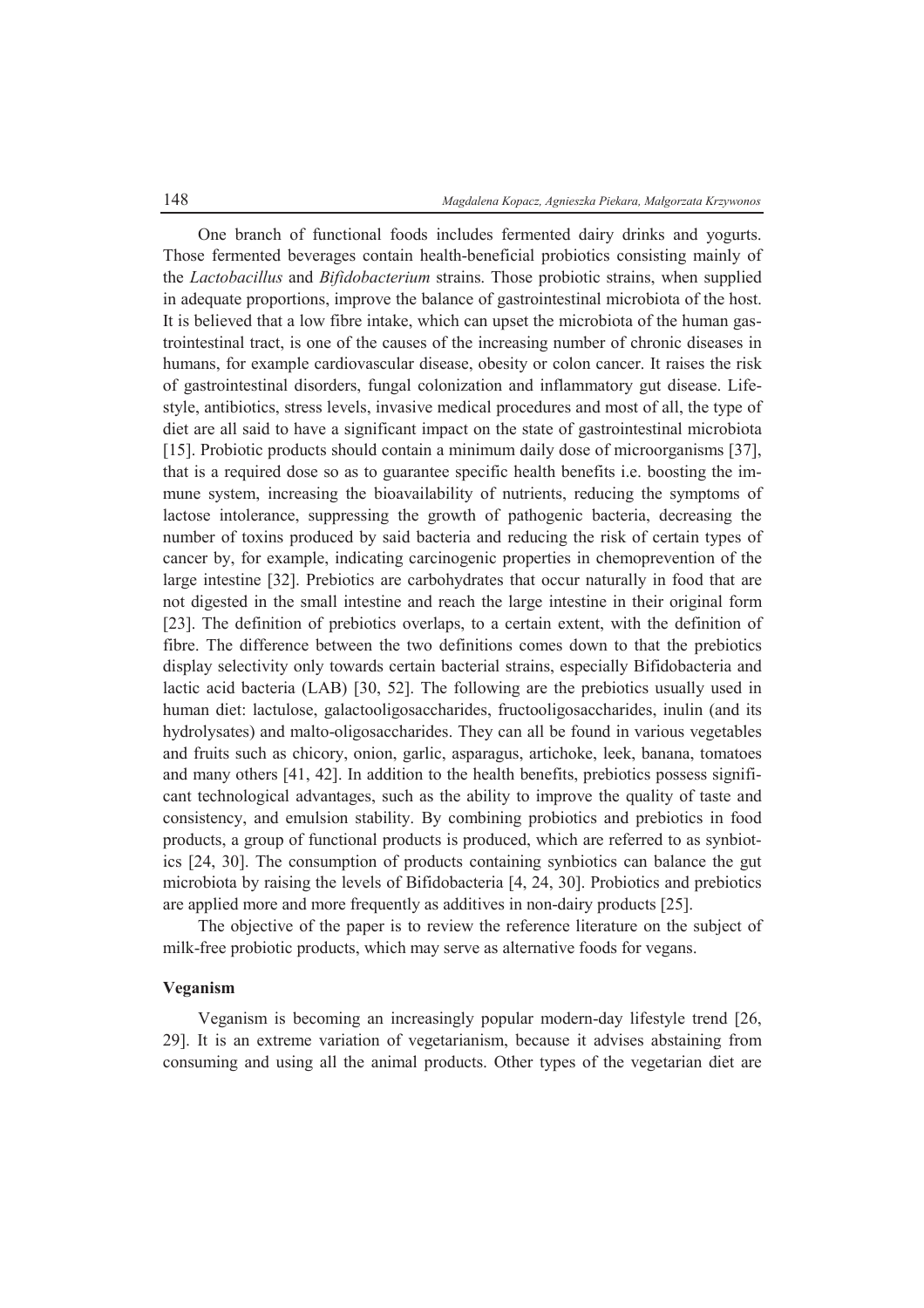more or less restricted and tolerate the consumption of the following: dairy products (lacto-vegetarians), eggs (ovo-vegetarians), dairy products and eggs (ovo-lacto vegetarians), only raw fruits and vegetables (raw foods diet), only fruits and vegetables the consumption of which do not cause the death of the plant (fruitarianism), raw foods in the form of a liquid (liquidarianism), only sprouts and seeds (sproutarian diet) [10, 29]. Researchers point out various reasons for adopting a vegan lifestyle. Among them, there are ethical and moral motives, reasons related to health benefits, feeling distaste towards meat products or being influenced by a friend group. When conducting their survey, Janssen et al. [17] noticed that many consumers, who chose to follow a vegan diet, based their choices on more than one reason. Dyett et al. [11] examined whether vegans, whose choice was driven by health-related reasons, practiced other forms of health-promoting activities and whether they showed more positive health results compared to those who chose veganism based on the motives other than health. Based on the analysis of the survey conducted in USA  $(n = 100)$ , it was found that there was no significant difference between health behaviours of vegans, whose choice of lifestyle was dictated by different motive categories.

So far, the results of the research on health condition and nutrition of vegans determined that vegans had an average body mass index (BMI), lower levels of cholesterol and blood pressure. Also, they faced a lower risk of developing cardiovascular diseases and diabetes. Moreover, the vegan diet can reduce the risk of certain types of cancer to develop [24, 28]. However people who strictly follow vegan and vegetarian diets are more prone to a vitamin B12 deficiency [20, 51]. Such a deficiency is higher in vegans than in vegetarians. Cyanocobalamin (B12) occurs mainly in meat, shellfish, eggs, milk and other dairy products. That is why vegans and vegetarians strive to supply the body with the said vitamin through consuming special food products rich in vitamin B12 [20, 51]. Foods of plant origin do not contain vitamin B12 (except algae), but they can be fortified with it as in the case of some breakfast cereals. Vitamin B12 is responsible for producing erythrocytes and supporting the proper functioning of the central nervous system. Its deficiency can cause cardiovascular disorders, cerebrovascular disorders and macrocytic anemia. Despite the deficiencies and complications many vegans believe that the additional supplementation of cyanocobalamin is not required, because it occurs only after a long time when the reserves of vitamin B12 stored in the liver run out [9]. Siebert et al. [44] studied the impact of using a B12 fortified toothpaste on the status of B12 in vegans. The test was conducted on a group of vegans who used this toothpaste over a period of 12 months. Each of the participants was diagnosed with a vitamin B12 deficiency before the start of the study. The levels of vitamin B12 were checked before and after the period of using the toothpaste; the latter caused the vitamin B12 markers in the blood of vegans to be corrected.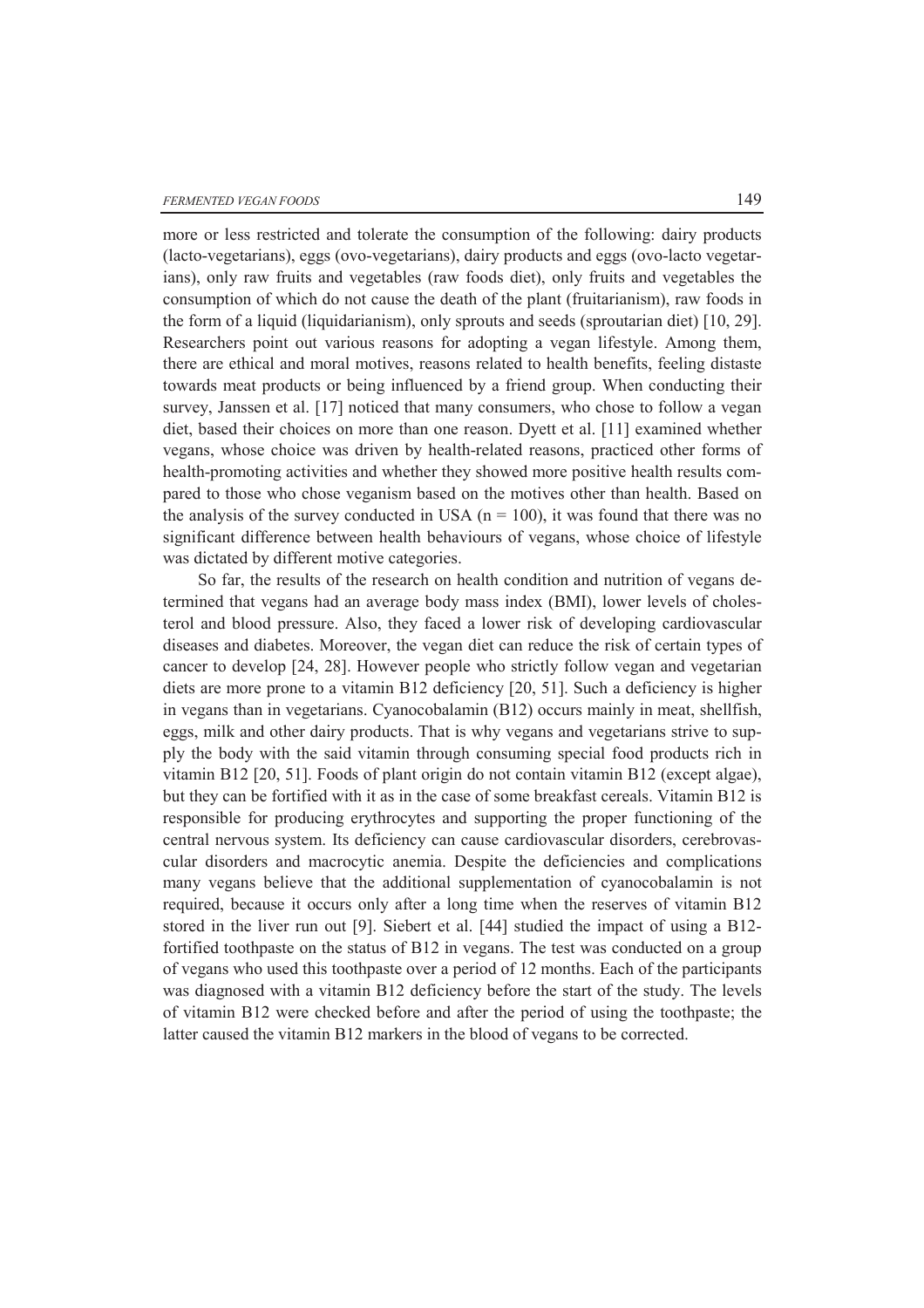Many vegans include the philosophy of following the diet into other areas of their life and treat it as a lifestyle with defined ethical, spiritual and environmental standards. Since the beginning of the  $21<sup>st</sup>$  century the availability of vegan foods has much improved in the shops and supermarkets in many countries; this is related to the significant increase in the number of vegans in that period. Even though the percentage of people following a vegan diet constitutes only a fraction of the world population, it can be assumed that their influence on food industry will continue to grow [11, 17, 48]. It opens up a lot of opportunities for food producers who, by introducing new and innovative products, want to satisfy the needs of consumers even if the industry is not yet prepared to satisfy the needs of the vegan food market. Therefore, the vegans themselves fill the gaps by preparing at home the products not available on the market or by buying artisanal products that do not undergo strict control in terms of hygiene [43]. The most evident products the vegan diet lacks are dairy products. Their absence makes the vegan diet highly different from the vegetarian diet. The search for fitting replacements for milk and dairy products has recently resulted in conducting many studies into a wide variety of products in order to determine whether or not they could serve as fitting substrates in the production of new non-dairy products. Those new nondairy products in the form of drinks contain probiotic strains derived from vegetables, fruits and grains (such as oats, buckwheat, spelt wheat, corn, quinoa or amaranth). The drinks made from soy were always used to replace cows' milk, but currently a wider range of plant-based products is applied. Many products are produced using hazelnuts, coconuts, almonds, cashew nuts, sesame and hemp seeds. Such drinks are available in many varieties: sweetened, unsweetened, ecological and enriched. They provide various ingredients and support disease prevention. The drinks are also available in a variety of tastes [22, 23]. The drinks are produced with the use of selected lactic bacteria, mainly the strains with proven sensory features. Their fermentation takes place under the controlled conditions. Owing to various organic acids produced, they inhibit the growth of undesirable bacteria, thereby preserving the food. Moreover, the resulting products have specific tastes and aromas [36, 37]. The utilization of those drinks is often restricted because of the sensitivity of their ingredients, the concerns about contamination and the low storage viability of strains. Currently there are carried out research to resolve those issues [37].

# **Cereals**

Many non-alcoholic drinks made from fermented cereals are produced worldwide (Tab. 1). Those drinks are associated with various traditions and preferences that differ based on the region of their origin [40]. Some of the probiotic drinks were developed using germinated and non-germinated seeds of barley, finger millet and moth bean [1, 6, 40]. Made from fermented cereals, kvass is a non-alcoholic beverage found in some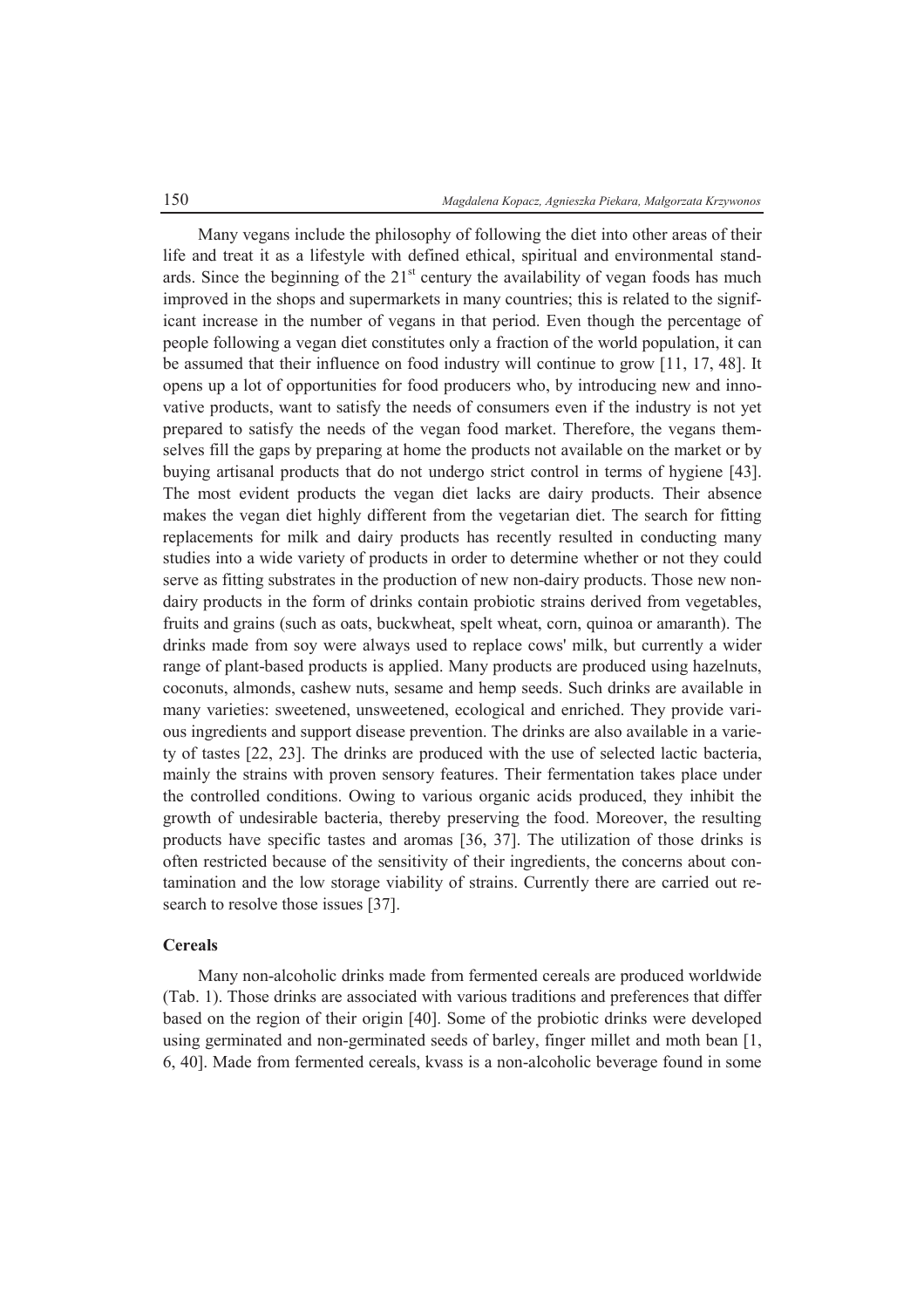żowych

regions of the eastern European countries (Poland, Latvia, Russia and Ukraine) [13, 21].

The results of fermentation, carried out with the above specified cereals and culture combinations, could provide more information on the compounds, which are most important for the final consumer acceptance (taking into account such indicators as taste, colour, clarity and intensity of sweet taste) of cereal beverages, and on how those components could be enhanced with the use of different technological conditions and starter cultures [12, 49]. More popular ancient or ethnic grains pose a big challenge for food technologists in terms of fermentation, because they need to merge appropriate technologies and sensory properties with nutritional benefits [7, 34].

Tabela 1. Przykłady napojów bezalkoholowych wyprodukowanych z fermentowanych surowców zbo-

| Name                                               | Seeds of cereal or pseudo-cereal                                                                                                  | Country or region of origin                                      | References  |
|----------------------------------------------------|-----------------------------------------------------------------------------------------------------------------------------------|------------------------------------------------------------------|-------------|
| Nazwa                                              | Nasiona zboża lub pseudozboża                                                                                                     | Kraj lub region pochodzenia                                      | Literatura  |
| Boza                                               | wheat, millet, rye, corn                                                                                                          | Albania, Bulgaria, Turkey, Romania                               | [1, 14, 44] |
|                                                    | pszenica, proso, żyto, kukurydza                                                                                                  | Albania, Bułgaria, Turcja, Rumunia                               |             |
| <b>Bushera</b>                                     | millet, sorghum / proso, sorgo                                                                                                    | Uganda                                                           | [6, 12]     |
| Mahewu                                             | corn / kukurydza                                                                                                                  | Africa / Afryka                                                  | [6, 12]     |
| Pozol                                              | corn / kukurydza                                                                                                                  | Mexico / Meksyk                                                  | [6, 12]     |
| Chyang<br>(kodo ko jaanr)                          | barley or finger millet (ragi)<br>jęczmień albo manneczka<br>łekowata                                                             | North-eastern India<br>Północno-wschodnie Indie                  | [13, 41]    |
| Kunu-zaki and<br>pito / Kunu-zaki<br><i>i</i> pito | barley, finger millet, moth bean<br>(Vigna aconitifolia) / jeczmień,<br>manneczka łękowata, fasola<br>matowa (Vigna aconitifolia) | Nigeria                                                          | [12]        |
| Kvass<br>Kwas chlebowy                             | fermented cereals<br>fermentowane zboża                                                                                           | Poland, Latvia, Russia, Ukraine<br>Polska, Łotwa, Rosja, Ukraina | [13, 21]    |

Table 1. Examples of non-alcoholic drinks made from fermented cereal products

#### **Vegetables**

Special attention should be given not only to the natural nutrients in food and their positive effect on health, but also to the phytochemicals in vegetables. More and more attention is given to the pro-health and dietary properties of soured vegetables. They contain carbohydrates and therefore they are suitable substrates and can be used to carry out lactic acid fermentation. Fruits and vegetables are known to be perishable goods because of their high water activity. Therefore fermentation is one of the methods to preserve them. Fermented vegetable juices can be produced by the natural plant fermentation, i.e. by squeezing out juices as in the case of sauerkraut or by fermenting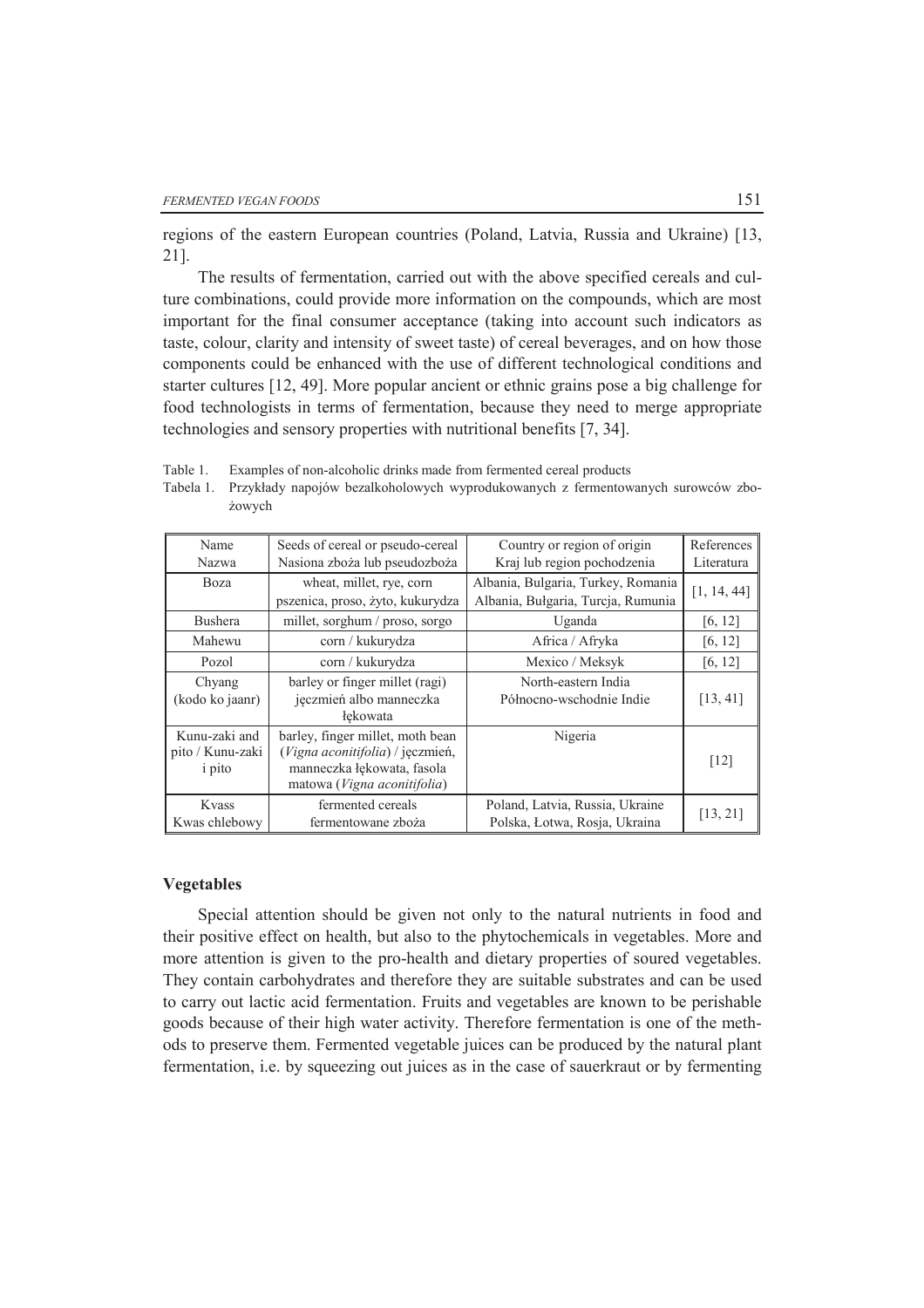the juice. The juice fermentation can be either a spontaneous process activated by natural microflora, a process launched by starter cultures added to raw materials or a process where raw materials undergo heat-treatment and ferment with the use of starter cultures. The soured products produced using those fermentation processes have low calorific value, contain fibre, vitamin C, B-group vitamins and antioxidants. Their nutritional value improves during the fermentation process [35, 45]. Chinese cabbage, cabbage, tomatoes, carrots and spinach have higher fermentability for they contain fermentable saccharides. The fermented vegetable juices are most often produced using red beets, carrots, celery and tomatoes. Turnips, radishes, sweet potatoes, olives, peppers, peas, horseradish and cauliflowers are also used for pickling. Rakin et al. [38] fermented beetroot and carrot juice with the added yeast autolysis. After the completion of the process, the juice had an optimal proportion of pigments, vitamins and minerals compared to the beetroot or carrot juice. Yoon et al. [57] fermented cabbage juice and concluded that *Lactobacillus plantarum* and *L. delbrueckii* were those lactic acid bacteria that should be used to carry out such a process. Traditional Korean kimchi is an interesting fermented product. It consists of fermented vegetables, mainly the Korean cabbage, radish with garlic, red pepper and green onion [31]. It has a sweet and sour flavour, which makes it different from the sauerkraut or pickled cucumbers that are popular in the West. To achieve such a taste, the process of fermentation should be carried out at lower temperatures to avoid the development of a strong acid [18, 19].

### **Soy**

Soy is the most popular product used as a milk replacement; owing to its characteristics, it has an enormous potential in the food industry [54]. Other popular soy foods are miso, natto and tempeh [53, 54]. Owing to its properties, it helps prevent the risk of certain heart diseases, osteoporosis and kidney diseases [5, 54]. The fermentation of soy drinks increases the bioavailability of isoflavones, improves digestion of protein, supports the immune system and promotes gut health**.** Soy isoflavones (daidzein, genistein and glycitein) are the focus of recent interest in the nutritional benefits, because those phytoestrogens occur in relatively high concentrations in soy products [5, 56]. However, the application of isoflavones is still controversial because of their anti-estrogenic properties [56].

What is more, oligosaccharides found in the soy milk cause flatulence and the fermentation of soy drinks makes them easier to digest. The lactic acid bacteria-based fermentation makes it possible to produce products showing better consumer acceptability, such as soy cheese, soy yogurt or fermented soy milk drinks. The distinctive taste of soy milk can be masked by adding sugar, aromas, fruit pastes and juices. The fermented soy drinks and yogurts can be additionally enriched with inulin and oligofructose. In order to improve the acceptability of the final product, Içier et al. [16] at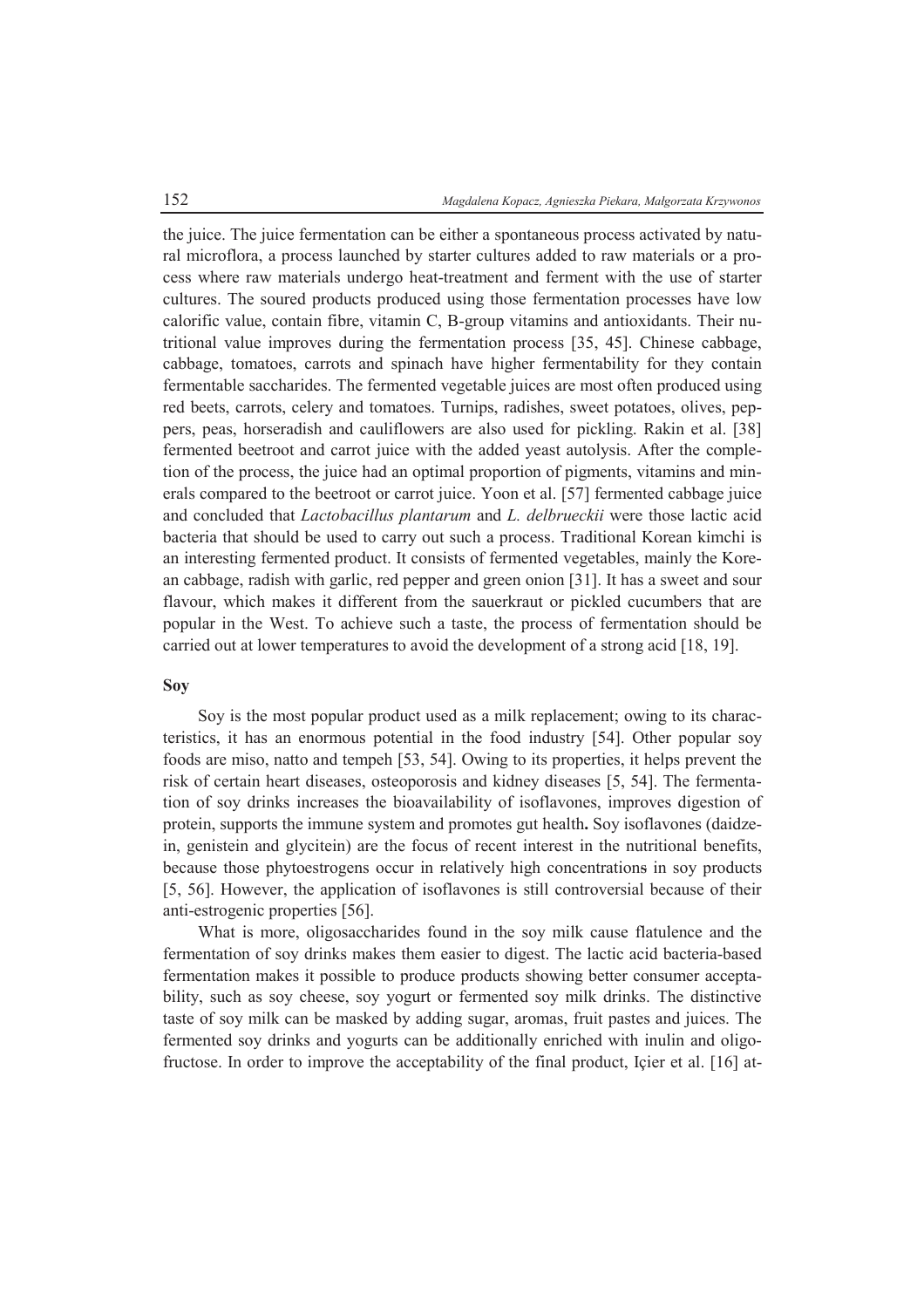tempted to prepare – using *Lactobacillus acidophilus* – a soy drink with apple juice added. According to the results, the addition of apple juice (at concentration rates of 15 %, 25 %) had no significant effect on the growth of *L. acidophilus*. However, the panellists preferred the fermented soy milk beverages with 25 % of apple juice added (in terms of the following parameters: colour, consistency, acidity, apple flavour). It turned out their product was sensory acceptable and guaranteed microbiological stability.

# **Fruits**

Lately, researchers have been interested in fruit drinks with probiotic and prebiotic substances added. Fruit juices contain beneficial nutrients such as vitamins, fibre, antioxidants and minerals. In addition, they do not contain dairy allergens. They are regarded to be healthy, refreshing and possessing a pleasant flavour profile, which makes them a perfect raw material for use in the production of fermented drinks [35, 45, 47]. An example of a fruity probiotic drink is hardaliye, a Turkish product made from naturally fermented red grapes [1, 2]. In their study, Luckow et al. [22] compared the consumer acceptance of the appearance, aroma, texture and flavour of fermented blackcurrant juice (containing *Lactobacillus plantarum* 299v cultures) with the conventional juice  $(n = 425)$ . It was determined that females over 40 and the older consumers significantly preferred the sensory qualities of the probiotic juice. What's more, they declared to be willing to drink probiotic juices a few times a week. Also, those authors carried out a research study on the effect of functional ingredients on the aromas and flavours of orange juices. In this case, the results of the research indicated that the consumers preferred the conventional juices.

The most popular fruits that are grown in the temperate zone are: cherries, pears and peaches [33, 42]. Seasonal, tropical fruits are also well-liked, for example watermelons, pomegranates, unripe mangoes, lemons, bananas, papayas and pineapples. From the economical point of view, jackfruit, sapota, jamun, fendu and the cashew are most important. The tropical fermented juices are characterised by their nutraceutical potential when treating fever, cold, diabetes and skin conditions. Their strong antioxidative properties make them suitable for use in both the pharmaceutical and the food industry [33]. The issues one can come across when producing fermented fruit juices are associated with the limited viability of probiotics. The following parameters impact probiotics: pH, water activity, occurrence of sugar, salt, artificial aromas, food dyes and preservatives. There are two main criteria that have to be met – the content of probiotics (at least 106 - 107 cells/ml) has to be maintained as has the activity of probiotics in food products at the end of their shelf life. Important are also the following processing parameters: extent of heat treatment, incubation temperature, packaging materials and storage. Of all the parameters listed, pH is one of the most important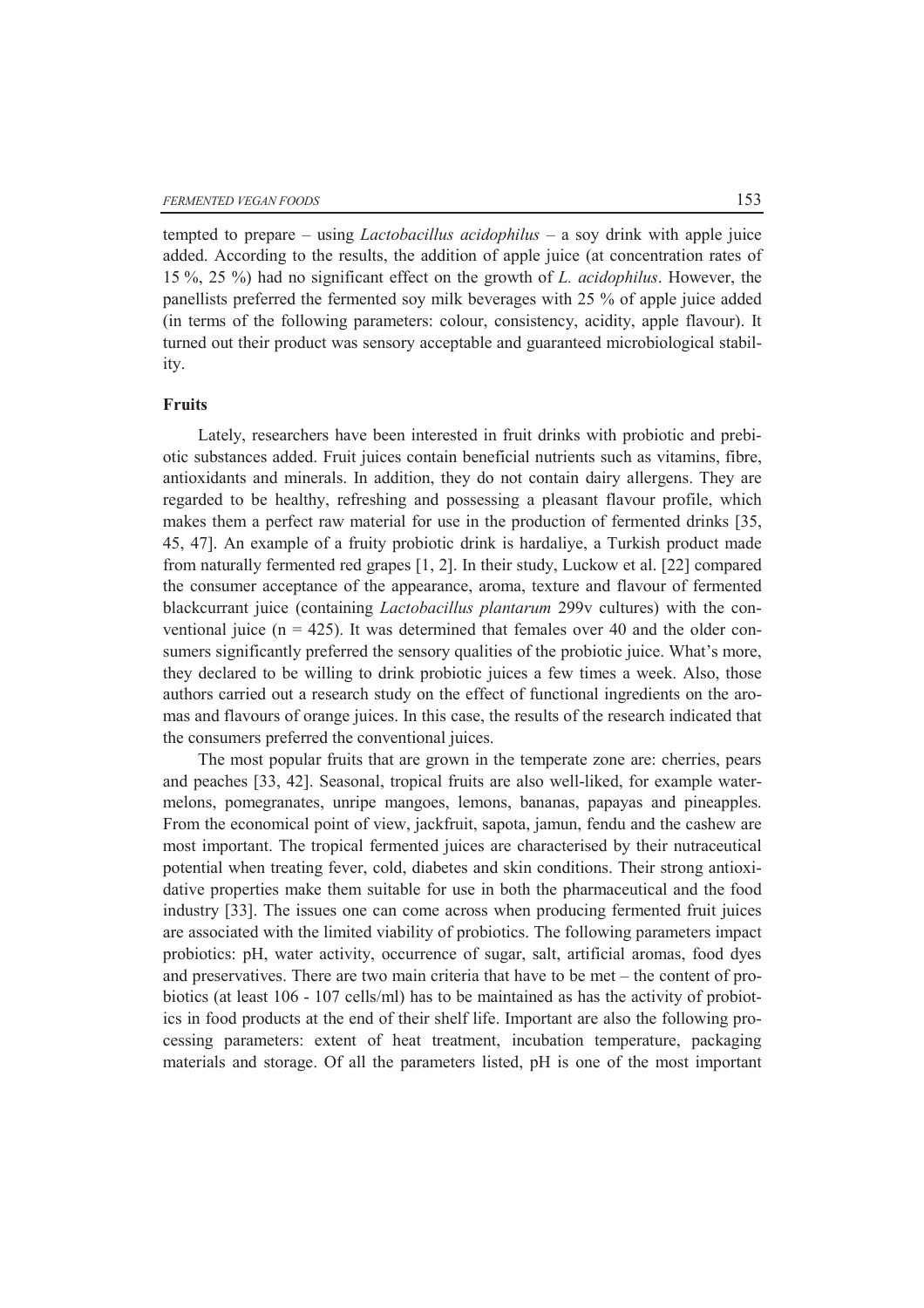parameters, because fruit juices have naturally high levels of organic acids. The easiest way to improve the probiotic stability in fruit juices is to fortify them with prebiotics, for instance with a dietary fibre [39].

# **Nuts and chestnuts**

Researchers start to get interested in the products made from fermented nuts; so far there is still not much information about those processes [37]. In this category the main products are those made from cashews, almonds, macadamia nuts and other nuts. The nuts are soaked, minced with the water they were soaked in, and fermented using the spontaneous fermentation process. Tabanelli et al. [46] attempted to produce products made from cashew nuts; then, their products were used in the pilot study. The contents of essential fatty acids in them made it nutritionally and commercially valuable. However, further research is necessary on how to shorten the time of fermentation.

Chestnuts are another product studied by researchers. This raw material is low in fat and high in carbohydrates. Chestnuts are a great source of vitamins C, E, B1, B2, B3, pantothenic acid, folic acid, as well as important microelements and macroelements [27]. They contain gallic and ellagic acids and have antioxidant, antiinflammatory and anticancerogenic properties. Chestnuts are consumed mainly in the form of fresh fruit; on the market they can also be found in the more processed form, for example jams. Fruits that do not meet higher quality requirements (e.g. broken or dry chestnuts) are used to produce flour, non-alcoholic drinks or as animal feed [3, 27, 39]. In order to search for alternative foods, Blaiotta et al. [3] examined the usefulness of dried chestnuts for the production of lactose-free and low-fat beverages. The idea was to prepare chestnut purees fermented by selected lactic acid bacteria strains. The *in vitro* tests performed proved the probiotic potential of selected *Lactobacillus rhamnosus* and *L. casei* strains. The research conducted confirmed the possibility of preparing chestnut purees. It is possible to state that a new concept of food has been created, where the nutritional qualities of chestnuts were combined with the human health benefits of lactic acid bacteria strains [3].

# **Irritable bowel syndrome**

Fermentation processes are important not only because of the probiotics found in the fermented products, but also because fermentation is one of the methods to reduce the amount of fermentable short-chain carbohydrates [49, 55]. A lot of fermentable short-chain carbohydrates can be found in a vegan diet. In the long run vegetarian diet can cause irritable bowel syndrome characterised by persistent gastrointestinal symptoms, for example flatulence. It is a challenge for vegans how to combine the pure plant-based diet with the one with no fermentable short-chain carbohydrates. To treat the above mentioned diseases, the FODMAP (oligosaccharides, disaccharides, mono-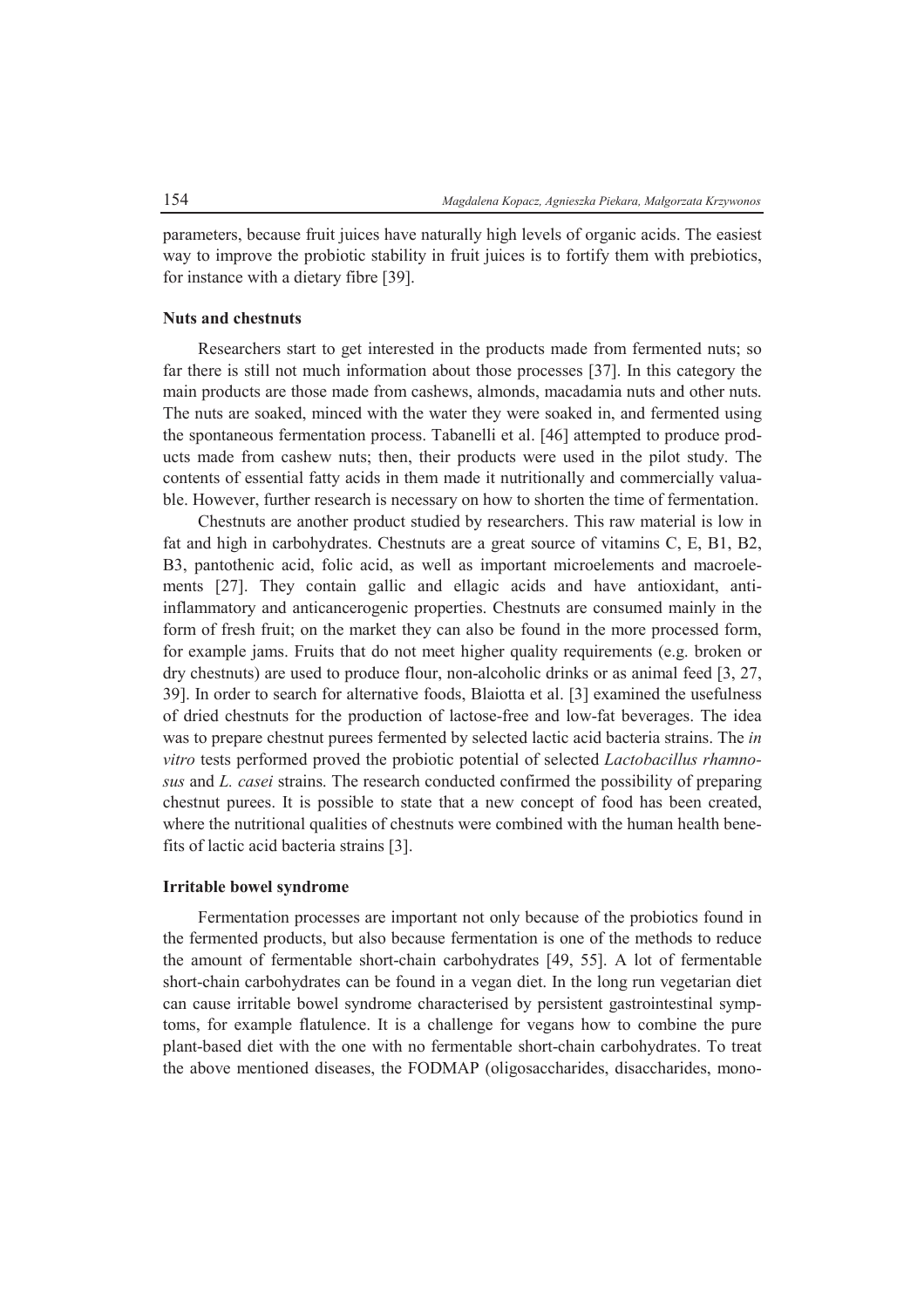saccharides and polyols) diet is advised [53]. Under the low FODMAP diet it is recommended to reduce the consumption of legumes, nuts, seeds and soy-based products, i.e. the most frequently consumed food products by vegans [26]. To date, all of the usual vegetables, fruits, grains and nuts have been examined [49]. Based on the research results, it was found that of the products consumed by vegans, a low FODMAP level have canned coconut milk, nutritional yeast, soy cheese, tempeh, vegan yolk, egg replacement and spirulina. In addition to fermentation, the following methods can reduce the content of FODMAP: soaking, boiling, sprouting, enzymatic treatment, extraction using ethanol, genetic manipulation and dehydration. Boiling seems to be an effective method for the oligosaccharides that are water-soluble. The oligosaccharides that remain in water are removed with it. Pickling and preserving are food processing techniques to cause the highest reduction of fermentable short-chain carbohydrates [49].

# **Conclusions**

The vegan diet is more restrictive than the vegetarian diet. There are sought products to diversify the vegan diet. These include dairy-free probiotic products. Many consumers might support new products provided they know such products are beneficial for both the human health and the environment. However, it must be mentioned that the nutritional, not the environmental, information had a stronger effect on how the participants appreciated the product and whether or not they were willing to purchase it.

The application of the mixed-culture fermentation is very important in regards to improving the sensory qualities and nutritional value of plant-based materials. The creation of mixed cultures depends both on the species and strains. Currently, the strain combination is still made with a trial and error approach. The knowledge of microbial interactions is insufficient, thus it is difficult, if not impossible, to predict the results of mixed cultures. To develop desired fermentation processes and finally products of higher quality, it would be of great help to find methods of choosing a more rational selection and combination of strains, so that predictable synergistic reactions might happen.

The variety of flavours and health benefits of vegan products cause the vegetable fermentation to gradually become more and more common. However the lack of information on the microbiological process is cause for concern about the food safety. The food industry makes a great effort to respond to this expanding market although the food safety of some plant-based products has not been well established.

The fermented products, e.g. nut and grains milk, fruits and vegetables, may be a source of biogenic amines. However, the levels of such compounds should be taken into consideration before including such products into a daily diet.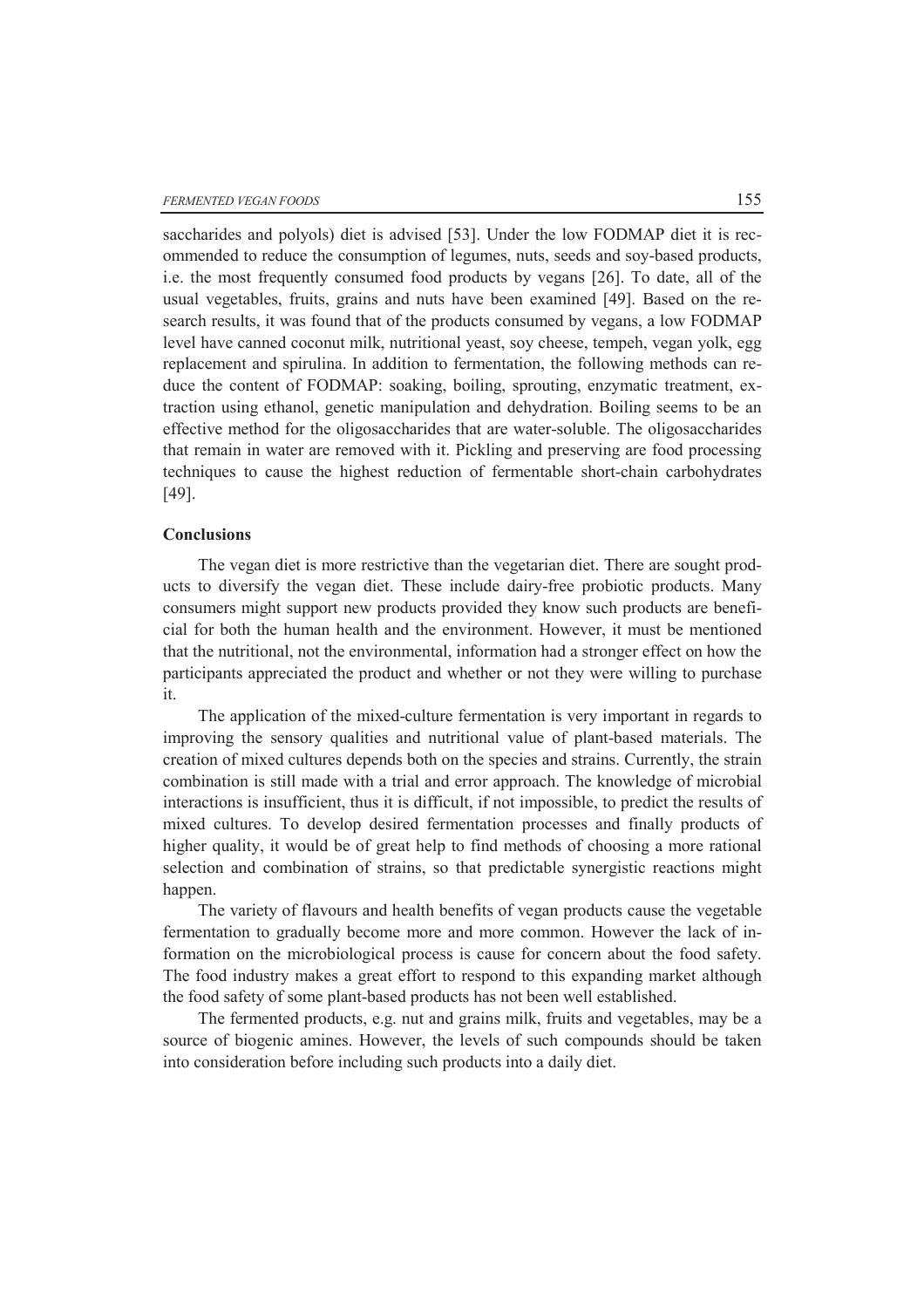*The project is financed by the Ministry of Science and Higher Education in Poland under the programme "Regional Initiative of Excellence" 2019 - 2022. Project number 015/RID/2018/19. Total funding amount 10 721 040,00 PLN.* 

*Authors thank Professor Tadeusz Miśkiewicz for comments that greatly improved the manuscript.* 

### **References**

- [1] Altay F., Karbancioglu-Güler F., Daskaya-Dikmen C., Heperkan D.: A review on traditional Turkish fermented non-alcoholic beverages: Microbiota, fermentation process and quality characteristics. Int. J. Food Microbiol., 2013, 167, 44-56.
- [2] Arici M., Coskun F.: Hardaliye: Fermented grape juice as a traditional Turkish beverage. Food Microbiol., 2001, 18 (4), 417-421.
- [3] Blaiotta G., Di Capua M., Coppola R., Aponte M.: Production of fermented chestnut purees by lactic acid bacteria. Int. J. Food Microbiol., 2012, 158, 195-202.
- [4] Candy D.C.A., Van Ampting M.T.J., Oude Nijhuis M.M., Wopereis H., Butt A.M., Peroni D.G., Vandenplas Y., Fox A.T., Shah N., West Ch.E., Garssen J., Harthoorn L.F., Knol J., Michaelis L.J.: A synbiotic-containing amino-acid-based formula improves gut microbiota in non-IgE-mediated allergic infants. Pediatr. Res., 2018, 83, 677-686.
- [5] Cassidy A., Brown J.E., Hawdon A., Faughnan M.S., King L.J., Millward J., Zimmer-Nechemias L., Wolfe B., Setchell K.D.R.: Nutrient physiology, metabolism, and nutrient-nutrient interactions factors affecting the bioavailability of soy isoflavones in humans after ingestion of physiologically relevant levels from different soy foods. J. Nutr., 2006, 136, 45-51.
- [6] Chavan M., Gat Y., Harmalkar M., Waghmare R.: Development of non-dairy fermented probiotic drink based on germinated and ungerminated cereals and legume. LWT – Food Sci. Technol., 2018, 91, 339-344.
- [7] Coda R., Di Cagno R., Gobbetti M., Rizzello C.G.: Sourdough lactic acid bacteria: Exploration of non-wheat cereal-based fermentation. Food Microbiol., 2014, 37, 51-58.
- [8] Corona O., Randazzo W., Miceli A., Guarcello R., Francesca N., Erten H., Moschetti G., Settanni L.: Characterization of kefir-like beverages produced from vegetable juices. LWT – Food Sci. Technol., 2016, 66, 572-581.
- [9] Del Bo C., Riso P., Gardana C., Brusamolino A., Battezzati A., Ciappellano S.: Effect of two different sublingual dosages of vitamin B12 on cobalamin nutritional status in vegans and vegetarians with a marginal deficiency: A randomized controlled trial. Clin. Nutr., 2018, 38(2), 575-583.
- [10] Dittfeld A., Gwizdek K., Jagielski P., Brzek J., Ziora K.: A Study on the relationship between orthorexia and vegetarianism using the BOT (Bratman Test for Orthorexia). Psychiatr. Pol., 2017, 51, 1133-1144.
- [11] Dyett P.A., Sabaté J., Haddad E., Rajaram S., Shavlik D.: Vegan lifestyle behaviors: An exploration of congruence with health-related beliefs and assessed health indices. Appetite, 2013, 67, 119-124.
- [12] Ezekiel C.N., Abia W.A., Ogara I.M., Sulyok M., Warth B., Krska R.: Fate of mycotoxins in two popular traditional cereal-based beverages (kunu-zaki and pito) from rural Nigeria. LWT – Food Sci. Technol., 2015, 60, 137-141.
- [13] Gambuś H., Mickowska B., Bartoń H., Augustyn G., Zięć G., Litwinek D., Szary-Sworst K., Berski W.: Health benefits of kvass manufactured from rye wholemeal bread. J. Microbiol. Biotechnol. Food Sci., 2015, 4, 34-39.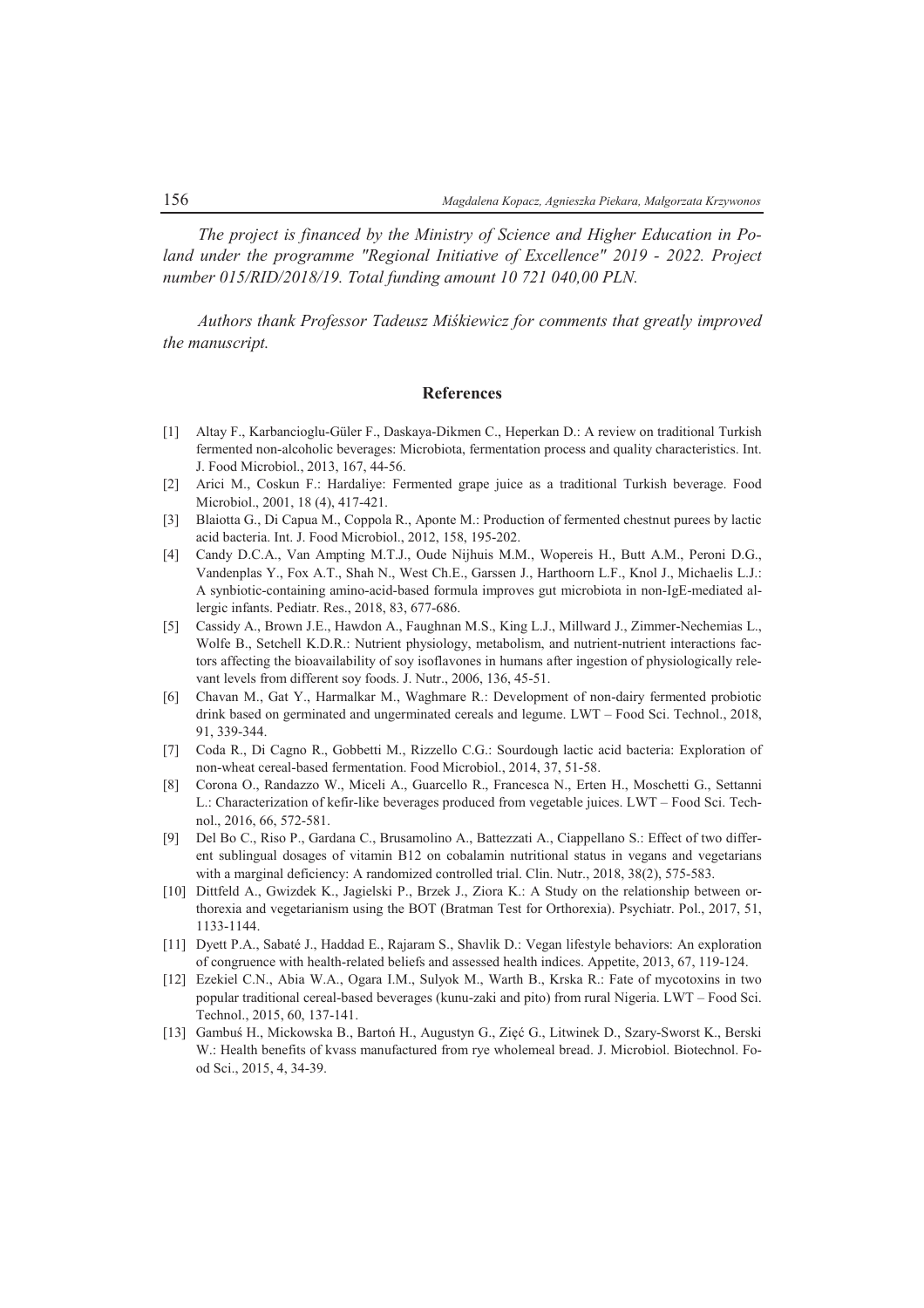- [14] Heperkan D., Daskaya-Dikmen C., Bayram B.: Evaluation of lactic acid bacterial strains of boza for their exopolysaccharide and enzyme production as a potential adjunct culture. Process Biochem., 2014, 49, 1587-1594.
- [15] Holscher H.D.: Dietary fiber and prebiotics and the gastrointestinal microbiota. Gut Microbes, 2017, 8, 172-184.
- [16] Içier F., Gündüz G.T., Yilmaz B., Memeli Z.: Changes on some quality characteristics of fermented soy milk beverage with added apple juice. LWT – Food Sci. Technol., 2015, 63 (1), 57-64.
- [17] Janssen M., Busch C., Rödiger M., Hamm U.: Motives of consumers following a vegan diet and their attitudes towards animal agriculture. Appetite, 2016, 105, 643-651.
- [18] Karovičová J., Kohajdová Z., Hybenová E:. Using of multivariate analysis for evaluation of lactic acid fermented cabbage juices. Chem. Pap., 2002, 56 (4), 267-274
- [19] Kohajdova Z., Karovicova J.: Optimisation of method of fermentation of cabbage juice. Czech J. Food Sci., 2004, 22, 39-50.
- [20] Langan R.C., Goodbred A.J.: Vitamin B12 deficiency: Recognition and management. Am. Fam. Physician., 2017, 96(6), 384-389.
- [21] Lidums I., Karklina D., Kirse A.: Quality changes of naturally fermented kvass during production stages.  $9<sup>th</sup>$  Baltic Conference on Food Science and Technology – Food for Consumer Well-being – Foodbalt, Jelgava 8-9.05.2014, pp. 188-191.
- [22] Luckow T., Delahunty C.: Which juice is "healthier"? A consumer study of probiotic non-dairy juice drinks. Food Qual. Prefer., 2004, 15, 751-759.
- [23] Marangon F., Tempesta T., Troiano S., Vecchiato D.: Toward a better understanding of market potentials for vegan food. A choice experiment for the analysis of breadsticks preferences. Agric. Agric. Sci. Procedia, 2016, 8, 158-166.
- [24] Markowiak P., Ślizewska K.: Effects of probiotics, prebiotics, and synbiotics on human health. Nutrients, 2017, 9(9), #1021.
- [25] Marsh A.J., Hill C., Ross R.P., Cotter P.D.: Fermented beverages with health-promoting potential: Past and future perspectives. Trends Food Sci. Technol., 2014, 38, 113-124.
- [26] Marsh K., Zeuschner C., Saunders A.: Health implications of a vegetarian diet: A review. Am. J. Lifestyle Med., 2012, 6, 250-267.
- [27] Massantini R., Moscetti R., Frangipane M.T.: Progress in evaluating chestnuts quality: A review of recent developments. Trends Food Sci. Technol., 2021, 113, 245-254.
- [28] McCarty M.F.: Vegan proteins may reduce risk of cancer, obesity, and cardiovascular disease by promoting increased glucagon activity. Med. Hypotheses, 1999, 53, 459-485.
- [29] North M., Kothe E., Klas A., Ling M.: How to define "Vegan": An exploratory study of definition preferences among omnivores, vegetarians, and vegans. Food Quality Preference, 2021, 93, #104246.
- [30] Pandey K.R., Naik S.R., Vakil B.V.: Probiotics, prebiotics and synbiotics a review. J. Food Sci. Technol., 2015, 52, 7577-7587.
- [31] Park K.Y., Jeong J.K.: Kimchi (Korean fermented vegetables) as a probiotic food. In: Probiotics, Prebiotics, and Synbiotics – Bioactive Foods in Health Promotion. Eds. R.R. Watson, V.R. Preedy. Academic Press, London 2015, pp. 391-408.
- [32] Parvez S., Malik K.A., Ah Kang S., Kim H.Y.: Probiotics and their fermented food products are beneficial for health. J. Appl. Microbiol., 2006, 100, 1171-1185.
- [33] Patel A.R.: Probiotic fruit and vegetable juices recent advances and future perspective. Int. Food Res. J., 2017, 24, 1850-1857.
- [34] Patel S., Goyal A.: The current trends and future perspectives of prebiotics research: A review. 3 Biotech., 2012, 2, 115-125.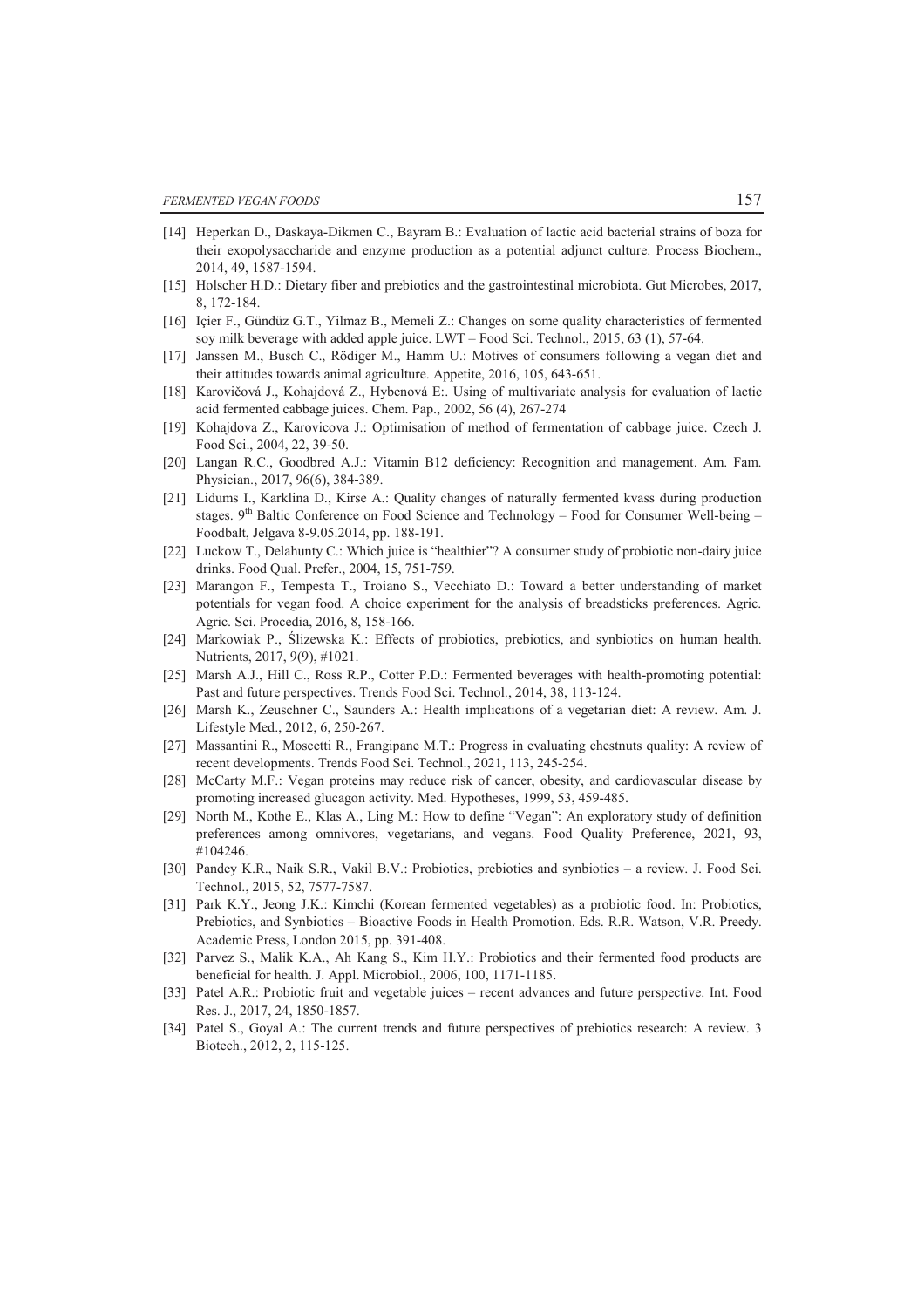- [35] Patra J.K., Singdevsachan S.K., Swain M.R.: Biochemical composition and antioxidant potential of fermented tropical fruits juices: Antioxidant potential of fermented fruits juices. Agro. Food Ind. Hi. Tech., 2016, 27 (4), 4-9.
- [36] Peyer L.C., Zannini E., Arendt E.K.: Lactic acid bacteria as sensory biomodulators for fermented cereal-based beverages. Trends Food Sci. Technol., 2016, 54, 17-25.
- [37] Prado F.C., Parada J.L., Pandey A., Soccol C.R.: Trends in non-dairy probiotic beverages. Food Res. Int., 2008, 41, 111-123.
- [38] Rakin M., Vukasinovic M., Siler-Marinkovic S., Maksimovic M.: Contribution of lactic acid fermentation to improved nutritive quality vegetable juices enriched with brewer's yeast autolysate. Food Chem., 2007, 100, 599-602.
- [39] Ratnadewi A.A.I., Santoso A.B., Sulistyaningsih E., Handayani W.: Application of cassava peel and waste as raw materials for xylooligosaccharide production using endoxylanase from *Bacillus subtilis* of soil termite abdomen. Procedia Chem., 2016, 18, 31-38.
- [40] Ray S., Bagyaraj D.J., Thilagar G., Tamang J.P.: Preparation of Chyang, an ethnic fermented beverage of the Himalayas, using different raw cereals. J. Ethn. Foods, 2016, 3, 297-299.
- [41] Saarela M., Mogensen G., Fondén R., Mättö J., Mattila-Sandholm T.: Probiotic bacteria: Safety, functional and technological properties. J. Biotechnol., 2000, 84, 197-215.
- [42] Septembre-Malaterre A., Remize F., Poucheret P.: Fruits and vegetables, as a source of nutritional compounds and phytochemicals: Changes in bioactive compounds during lactic fermentation. Food Res. Int., 2018, 104, 86-99.
- [43] Sharma V., Moreau R.A., Singh V.: Increasing the value of hominy feed as a coproduct by fermentation. Appl. Biochem. Biotechnol., 2008, 149, 145-153.
- [44] Siebert A.-K., Obeid R., Weder S., Awwad H.M., Sputtek A., Geisel J., Keller M.: Vitamin B-12 fortified toothpaste improves vitamin status in vegans: A 12-wk randomized placebo-controlled study. Am. J. Clin. Nutr., 2017, 105 (3), 618-625.
- [45] Swain M.R., Anandharaj M., Ray R.C., Parveen Rani R.: Fermented fruits and vegetables of Asia: A potential source of probiotics. Biotechnol. Res. Int., 2014, #250424.
- [46] Tabanelli G., Pasini F., Riciputi Y., Vannini L., Gozzi G., Balestra F., Caboni M.F., Gardini F., Montanari C.: Fermented nut-based vegan food: Characterization of a home made product and scaleup to an industrial pilot-scale production. J. Food Sci., 2018, 83(3), 711-722.
- [47] Tamang J.P., Tamang N., Thapa S., Dewan S., Tamang B., Yonzan H., Rai A.K., Chettri R., Chakrabarty J., Kharel N.: Microorganisms and nutritional value of ethnic fermented foods and alcoholic beverages of North East India. Indian J. Tradit. Knowl., 2012, 11, 7-25.
- [48] The retreat from meat: Why people in rich countries are eating more vegan food. [on line]. The Economist, 2018. Dostęp w Internecie [6.02.2021]: https://www.economist.com/briefing/ 2018/10/13/why-people-in-rich-countries-are-eating-more-vegan-food
- [49] Tuck C., Ly E., Bogatyrev A., Costetsou I., Gibson P., Barrett J., Muir J.: Fermentable short chain carbohydrate (FODMAP) content of common plant-based foods and processed foods suitable for vegetarian- and vegan-based eating patterns. J. Hum. Nutr. Diet., 2018, 31, 422-435.
- [50] Vijaya Kumar B., Vijayendra S.V.N., Reddy O.V.S.: Trends in dairy and non-dairy probiotic products – a review. J. Food Sci. Technol., 2015, 52, 6112-6124.
- [51] Walter J.H.: Vitamin B12 deficiency and phenylketonuria. Mol. Genet. Metab., 2011, 104, S52-S54.
- [52] Waters D.M., Mauch A., Coffey A., Arendt E.K., Zannini E.: Lactic acid bacteria as a cell factory for the delivery of functional biomolecules and ingredients in cereal-based beverages: A Review. Crit. Rev. Food Sci. Nutr., 2015, 55, 503-520.
- [53] Wiffin M., Smith L., Antonio J., Johnstone J., Beasley L., Roberts J.: Effect of a short-term low fermentable oligiosaccharide, disaccharide, monosaccharide and polyol (FODMAP) diet on exercise-related gastrointestinal symptoms. J. Int. Soc. Sports Nutr., 2019, 16(1), #1.